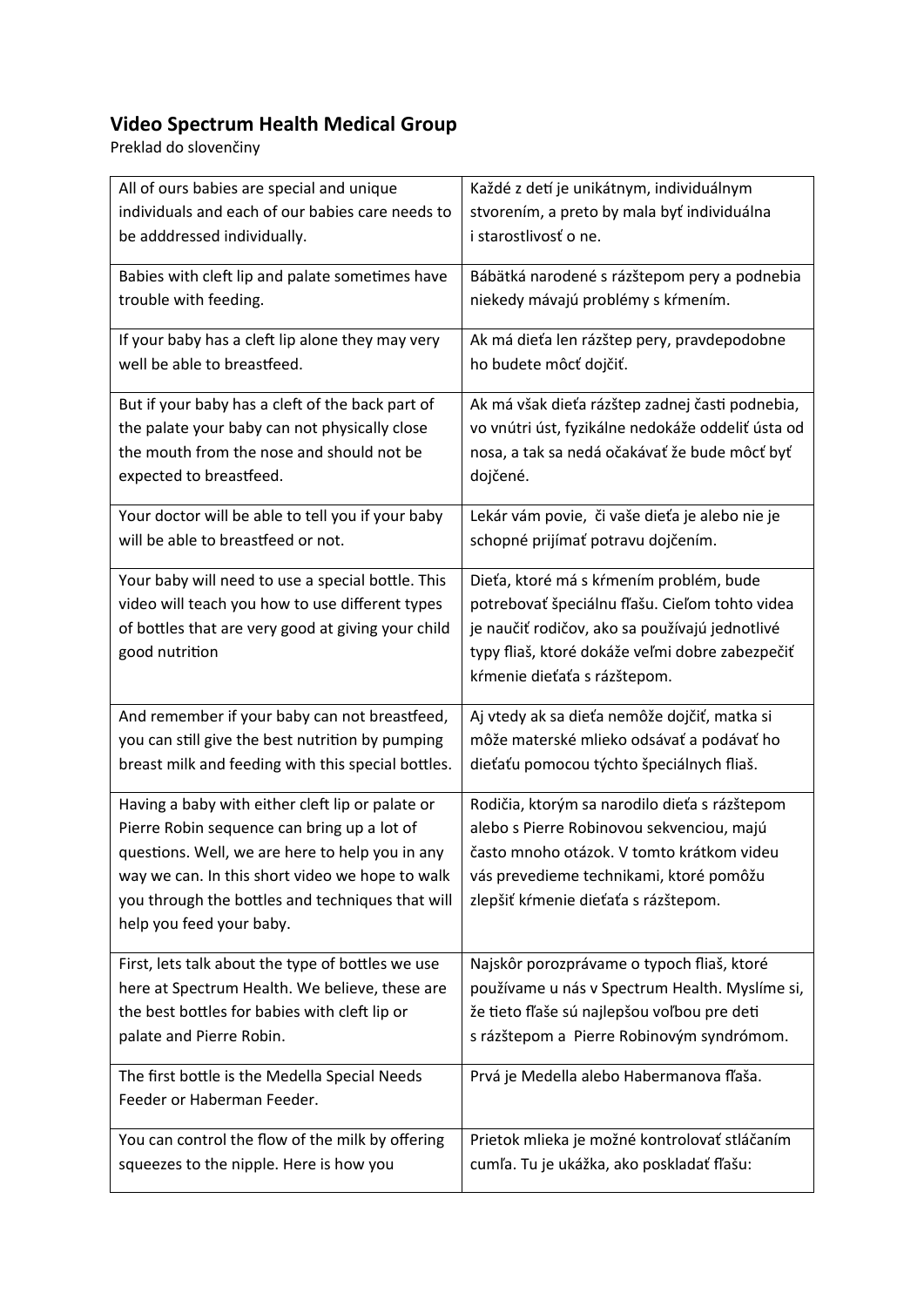| assemble the bottle:                                                                                                                                                                                                                                                                                                                                            |                                                                                                                                                                                                                               |
|-----------------------------------------------------------------------------------------------------------------------------------------------------------------------------------------------------------------------------------------------------------------------------------------------------------------------------------------------------------------|-------------------------------------------------------------------------------------------------------------------------------------------------------------------------------------------------------------------------------|
| First, place the white membrane into the yellow<br>disk. Be sure, the stud of the membrane goes<br>completely through the center hole of the disc.<br>Fill the base of the bottle with breast milk or<br>formula. Place the nipple into the yellow collar<br>of the bottle. Place the assembled disc and<br>membrane into the base of the nipple and<br>collar. | Najskôr umiestnite bielu membránu do žltého<br>disku. Uistite sa, že čap membrány prešiel celý<br>cez dierku v disku. Naplňte fľašu mliekom. Cez<br>cumeľ prevlečte žltú obruč a na jej spodok<br>umiestnite poskladaný disk. |
| Be sure that the valve membrane and the raised<br>side of the disc are facing the inside of the<br>nipple.                                                                                                                                                                                                                                                      | Uistite sa, že membrána a vyvýšená strana disku<br>smerujú do vnútra cumľa.                                                                                                                                                   |
| Place the assembled nipple into the base of the<br>bottle and screw together.                                                                                                                                                                                                                                                                                   | Takto poskladaný cumeľ pripevnite ku fľaši.                                                                                                                                                                                   |
| To fill the nipple hold the bottle upright and                                                                                                                                                                                                                                                                                                                  | Aby ste cumeľ naplnili, držte fľašu zvislo                                                                                                                                                                                    |
| squeeze the air out of the nipple.                                                                                                                                                                                                                                                                                                                              | a vytlačte vzduch z cumľa.                                                                                                                                                                                                    |
| Keep squeezing as you turn the bottle upside                                                                                                                                                                                                                                                                                                                    | Pokračujte vo vytláčaní vzduchu aj po tom, čo                                                                                                                                                                                 |
| down then release the nipple and milk will fill                                                                                                                                                                                                                                                                                                                 | fľašu otočíte nadol. Následne uvoľnite cumlík                                                                                                                                                                                 |
| the nipple.                                                                                                                                                                                                                                                                                                                                                     | a natečie doň mlieko.                                                                                                                                                                                                         |
| Repeat this step one to two times until the                                                                                                                                                                                                                                                                                                                     | Tento krok zopakujte 1 až 2-krát, kým nebude                                                                                                                                                                                  |
| nipple is almost full.                                                                                                                                                                                                                                                                                                                                          | cumeľ takmer plný.                                                                                                                                                                                                            |
| The lines on the side of the nipple show how                                                                                                                                                                                                                                                                                                                    | Línie po stranách cumľa znázorňujú, nakoľko                                                                                                                                                                                   |
| open the slit in the nipple is. The slit controls                                                                                                                                                                                                                                                                                                               | otvorená je štrbina na jeho konci. Od tejto                                                                                                                                                                                   |
| the flow rate.                                                                                                                                                                                                                                                                                                                                                  | štrbiny závisí prietok mlieka.                                                                                                                                                                                                |
| The shortest line is no flow. The medium line is                                                                                                                                                                                                                                                                                                                | Najkratšia línia znamená žiadny prietok. Stredná                                                                                                                                                                              |
| medium flow. And the longest line is the fastest                                                                                                                                                                                                                                                                                                                | línia znamená stredný prietok. A najdlhšia línia                                                                                                                                                                              |
| flow.                                                                                                                                                                                                                                                                                                                                                           | znamená najrýchlejší prietok.                                                                                                                                                                                                 |
| Hold the bottle with the collar resting in the                                                                                                                                                                                                                                                                                                                  | Fľašu držte tak, aby vám žltá obruč ležala medzi                                                                                                                                                                              |
| angle between your thumb and first finger,                                                                                                                                                                                                                                                                                                                      | palcom a ukazovákom. Vytláčanie mlieka si                                                                                                                                                                                     |
| practice squeezing the milk into your hand, the                                                                                                                                                                                                                                                                                                                 | najprv skúste na ruke alebo do umývadla, ešte                                                                                                                                                                                 |
| sink, or a basin before feeding your baby                                                                                                                                                                                                                                                                                                                       | pred samotným kŕmením.                                                                                                                                                                                                        |
| So you become familiar with the flow and how<br>hard to squeeze. A gentle short squeeze is all<br>you need. Now you are ready to feed your<br>baby.                                                                                                                                                                                                             | Takto sa naučíte kontrolovať prietok mlieka.<br>Väčšinou stačí jemné a krátke stláčanie. Tak,<br>a teraz ste pripravení nakŕmiť svoje dieťa.                                                                                  |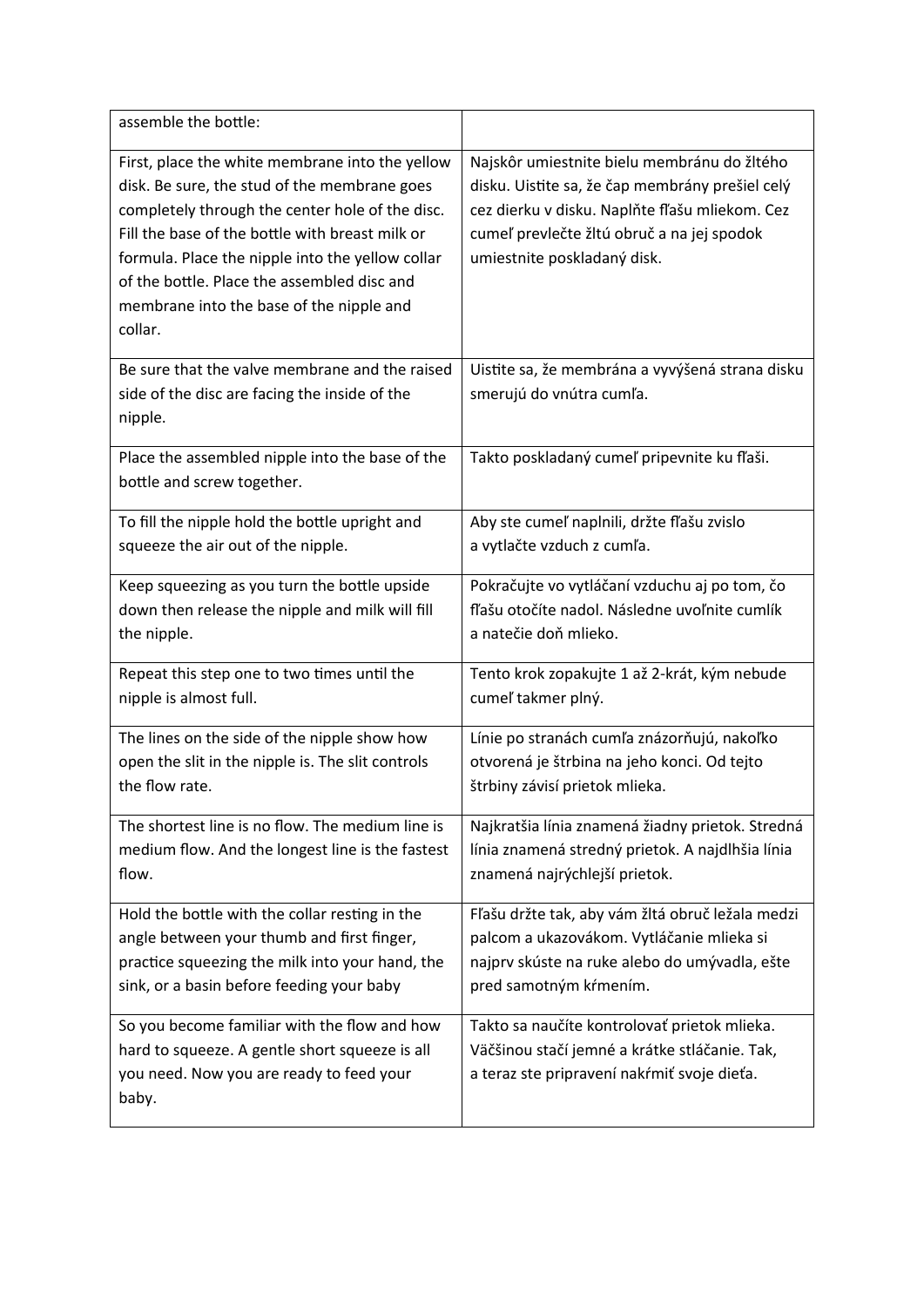| Position your baby in an upright cradled or side-                            | Polohujte vaše dieťa buď šikmo-zvislo alebo do     |
|------------------------------------------------------------------------------|----------------------------------------------------|
| lying position, whatever is most comfortable for                             | polohy na boku, podľa toho, čo je pre vás a pre    |
| you and your baby.                                                           | dieťa nakomfortnejšie.                             |
| You can use a pillow or a Boppy pillow on your                               | Ak chcete dieťa polohovať na boku, na kolená si    |
| lap to help position your baby sidelines.                                    | môžete položiť obyčajný vankúš alebo vankúš        |
|                                                                              | na dojčenie.                                       |
|                                                                              |                                                    |
| Place the nipple into the babys mouth with the                               | Do úst dieťaťa vložte cumeľ tak, aby bola          |
| shortest line aligned with your babys nose.                                  | najkratšia čiara v jednej rovine s nosom dieťaťa.  |
|                                                                              |                                                    |
| Once your baby begins to suck on the nipple,                                 | Akonáhle začne dieťa sať, začnite jemne stláčať    |
| give the nipple a gentle squeeze. When your                                  | cumlík. Ak je dieťa po začatí satia pokojné,       |
| baby begins sucking on the nipple and appears                                | otočte cumeľ tak, aby bola stredná čiara           |
| calm, move the nipple so the middle line is                                  | v jednej rovine s nosom dieťaťa. Cumeľ stláčajte   |
| aligned with the babys nose. As your baby                                    | až po každom 3. – 4. sacom pohybe dieťaťa.         |
| sucks, squeeze the nipple every three to four                                | Dieťaťu tak dáte čas na prehltnutie mlieka         |
| sucks. This will allow your baby to swallow the<br>milk in between squeezes. | medzi jednotlivými stláčaniami.                    |
|                                                                              |                                                    |
| If this seems to fast or too much milk is dripping                           | Ak sa vám to zdá príliš rýchle alebo z úst dieťaťa |
| out of your babys mouth or if your baby begins                               | vyteká príliš veľa mlieka, alebo sa dieťa          |
| coughing or choking, do not squeeze the nipple                               | zakuckáva či kašle, stláčajte cumeľ menej často.   |
| as often.                                                                    |                                                    |
| Milk may trip from your babys nose due to the                                | Mlieko môže kvôli rázštepu podnebia vytekať        |
| cleft palate, that is normal and you should not                              | z nosa. Je to normálne, nemusíte sa obávať.        |
| be worried.                                                                  |                                                    |
|                                                                              |                                                    |
| The next bottle I would like to show you is Dr.                              | Ďalšia fľaša, ktorú by som vám rada predstavila,   |
| Brown specialty feeding system. Your baby can                                | je fľaša Dr. Brown. Počas pitia z tejto fľaše si   |
| control the flow of the milk with this bottle. You                           | dieťa vie samo kontrolovať prietok mlieka,         |
| do not need to squeeze this bottle.                                          | pričom vy fľašu nemusíte stláčať.                  |
| This bottle comes with a level one nipple or                                 | Táto fľaša obsahuje cumeľ úrovne 1 alebo           |
| slow newborn flow rate. To assemble this bottle                              | cumeľ s pomalým prietokom pre novorodenca.         |
| first fill the bottle base with breast milk or                               | Pri skladaní tejto fľaše najskôr naplňte jej dno   |
| formula. Insert the blue one-way valve into the                              | materským alebo umelým mliekom. Modrý              |
| nipple. Make sure the valve is in tight and flush                            | jednosmerný ventil vložte do cumľa. Uistite sa,    |
| with the nipple base. Insert the nipple to the                               | že je dobre utiahnutý a zarovnaný so spodkom       |
| collar. Be sure the nipple is fully pushed                                   | cumľa. Cumeľ vložte do obruče. Uistite sa, že      |
| through the collar. Snap the blue reservoir onto                             | cumeľ je úplne pretlačený cez obruč. Modrý         |
| the off-white insert. Place the reservoir into the                           | zásobník zaklapnite do sivo-bielej vsuvky a takto  |
| bottle base. Make sure the insert is making full                             | ho vložte do fľaše. Uistite sa, že sa sivo-biela   |
| contact with the top of the bottle base. Place                               | vsuvka úplne dotýka vrchu fľaše. Obruč nasaďte     |
| the nipple collar loosely on the bottle and screw                            | na fľašu a zaskrutkujte ju. Takto poskladanú       |
| into place. Tip the bottle upside down and milk                              | fľašu otočte dnom hore a mlieko by malo začať      |